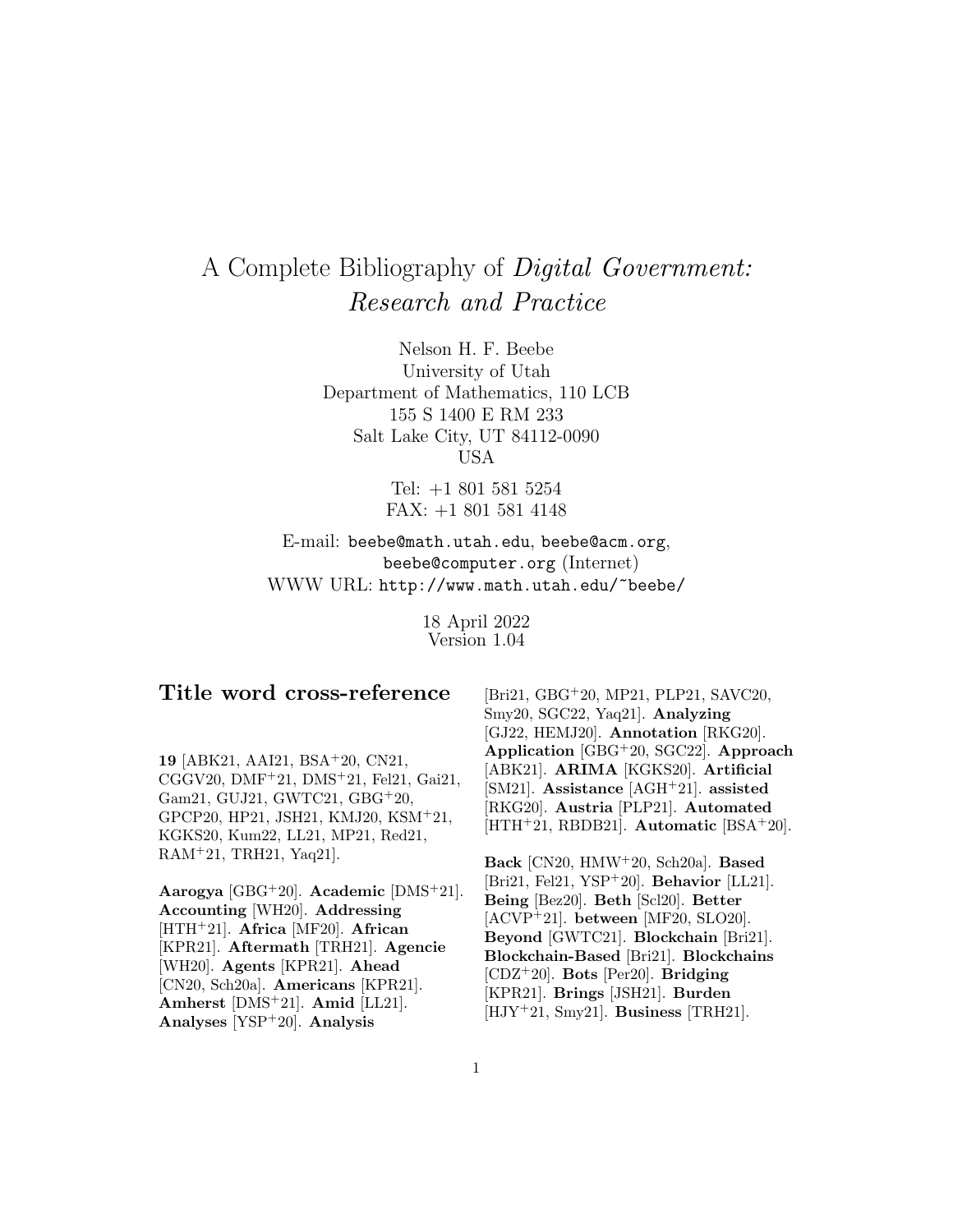**Campaign** [SAVC20]. **Can** [AGH<sup>+</sup>21, Sch20b]. **Canvas** [GJ22]. **Canvas-Analyzing** [GJ22]. **Case**  $[CGGV20, GBG<sup>+</sup>20, Gup21, HJY<sup>+</sup>21,$ HTH<sup>+</sup>21]. **Cases** [CDZ<sup>+</sup>20]. **Cast** [SGC22]. **Centre** [RAM<sup>+</sup>21]. **Challenges** [CDZ<sup>+</sup>20, Gup21, JSH21]. **Change** [ALH20]. **Chief** [NC20]. **Children** [GWTC21]. **Citizen** [ACVP<sup>+</sup>21, HEMJ20, RBDB21]. **Citizens** [CGGV20, SM21]. **City** [ASR21, RAM<sup>+</sup>21]. **Civic** [RDM21]. **Civil** [GD20]. **Cloud** [AGH<sup>+</sup>21]. **Co** [PYM22]. **Co-tailoring** [PYM22]. **Coalition** [SLO20]. **Code** [JS20]. **Collaborative** [CGGV20, GT22, Per20]. **Colombia** [DDRF21]. **Commentary** [CN21, LL21]. **Communications** [HNSK20]. **Communities** [PMM<sup>+</sup>22]. **Community** [DMS<sup>+</sup>21]. **Conceptualizing** [ASR21]. **Concerns** [Red21]. **conducted** [DMS<sup>+</sup>21]. **Conferences** [PMM<sup>+</sup>22]. **Conflicting** [MF20]. **Consortium** [PYM22]. **Consumption** [GT22]. **Contests** [Gam21]. **Conversational** [KPR21]. **Conversations** [WH20]. **Cope** [Gai21]. **Corporation** [GD20]. **Could** [GD20, PYM22]. **Country** [HMW<sup>+</sup>20]. **County** [MP21]. **Court** [HJY<sup>+</sup>21]. **CoV2** [Smy21]. **COVID** [RBDB21, ABK21, AAI21, BSA<sup>+</sup>20, CN21, CGGV20, DMF<sup>+</sup>21, DMS<sup>+</sup>21, Fel21, Gam21, GUJ21, GWTC21, GBG<sup>+</sup>20, GPCP20, HP21, JSH21, KMJ20, KSM<sup>+</sup>21, KGKS20, Kum22, LL21, MP21, Red21, RAM<sup>+</sup>21, TRH21, Gai21, Yaq21]. **COVID-19** [RBDB21, ABK21, AAI21, BSA<sup>+</sup>20, CN21, CGGV20, DMF<sup>+</sup>21, DMS<sup>+</sup>21, Fel21, Gam21, GUJ21, GWTC21, GBG<sup>+</sup>20, GPCP20, HP21, JSH21, KMJ20, KSM<sup>+</sup>21, KGKS20, Kum22, LL21, MP21, Red21, RAM<sup>+</sup>21, TRH21, Gai21, Yaq21]. **Creation** [GJ22]. **Crisis** [AGH<sup>+</sup>21, CGGV20, HNSK20]. **Critical** [Kum22]. **Crowdsource** [Gam21]. **Crowdsourcing** [RDM21]. **Cyber** [RAM<sup>+</sup>21, TRH21]. **Cyber-physical**

[RAM<sup>+</sup>21]. **Cyber-Security** [TRH21].

**Dashboard** [RBDB21]. **Data** [Bez20, BSA<sup>+</sup>20, DDRF21, GJ22, HP21, JSH21, RBDB21, Smy20, YSP<sup>+</sup>20]. **Data-Driven** [HP21]. **Dealing** [TRH21]. **Decision** [HP21]. **Decisions** [HTH<sup>+</sup>21]. **Deconstructing** [RKG20]. **Deep** [ABK21]. **Delivering** [AGH<sup>+</sup>21]. **Democracy** [ACVP<sup>+</sup>21, CN20, GD20, NC20, Per20, Sch20b, Scl20]. **Democratic** [Per20]. **Demographic** [MP21]. **Design** [Bez20, GT22, RDM21]. **Detailed** [Gai21]. **Detection** [BSA<sup>+</sup>20]. **Developing** [GMP20]. **Development** [GMP20, Gup21, KS21]. **Dialogic** [WH20]. **Differences** [SLO20]. **Digital** [ALH20, CN20, GD20, GT22, Grö20, HMW<sup>+</sup>20, NC20, Per20, Sch20a]. **Discourse** [HP21]. **Disease** [GMS<sup>+</sup>21]. **Disparity** [KPR21]. **Distancing** [JYAM<sup>+</sup>20]. **Domain** [Sch20a]. **Driven** [HP21]. **During** [GWTC21, HNSK20, KSM<sup>+</sup>21, RBDB21, Yaq21, CGGV20, KMJ20, Kum22].

**E-governance** [GMP20]. **e-Rulemaking** [Per20]. **e-Service** [PYM22]. **Economy** [MF20]. **Editorial** [CN20, CN21]. **Election** [SGC22, YSP<sup>+</sup>20]. **Emergency** [HNSK20]. **Emotional** [GWTC21]. **Employees** [ALH20]. **Engage** [CGGV20]. **Engagement** [GD20]. **Engineering** [Gup21]. **Episode** [GD20]. **Equity** [JSH21]. **Essential** [AGH<sup>+</sup>21]. **Estimating** [Smy21]. **Ethical** [Kum22]. **Europe** [Bri21]. **Evangelist** [NC20]. **Events** [DDRF21]. **Examining** [WH20]. **Explanations** [HTH<sup>+</sup>21]. **Explorative** [Bri21].

**Facebook** [SAVC20, SLO20, WH20]. **facilitated** [Red21]. **Facilitating** [PMM<sup>+</sup>22]. **Fair** [Bez20, Bez20]. **Fascinating** [Sch20a]. **Fatalities** [MP21]. **Fatality** [Smy21]. **Fear** [DMF<sup>+</sup>21]. **Federal**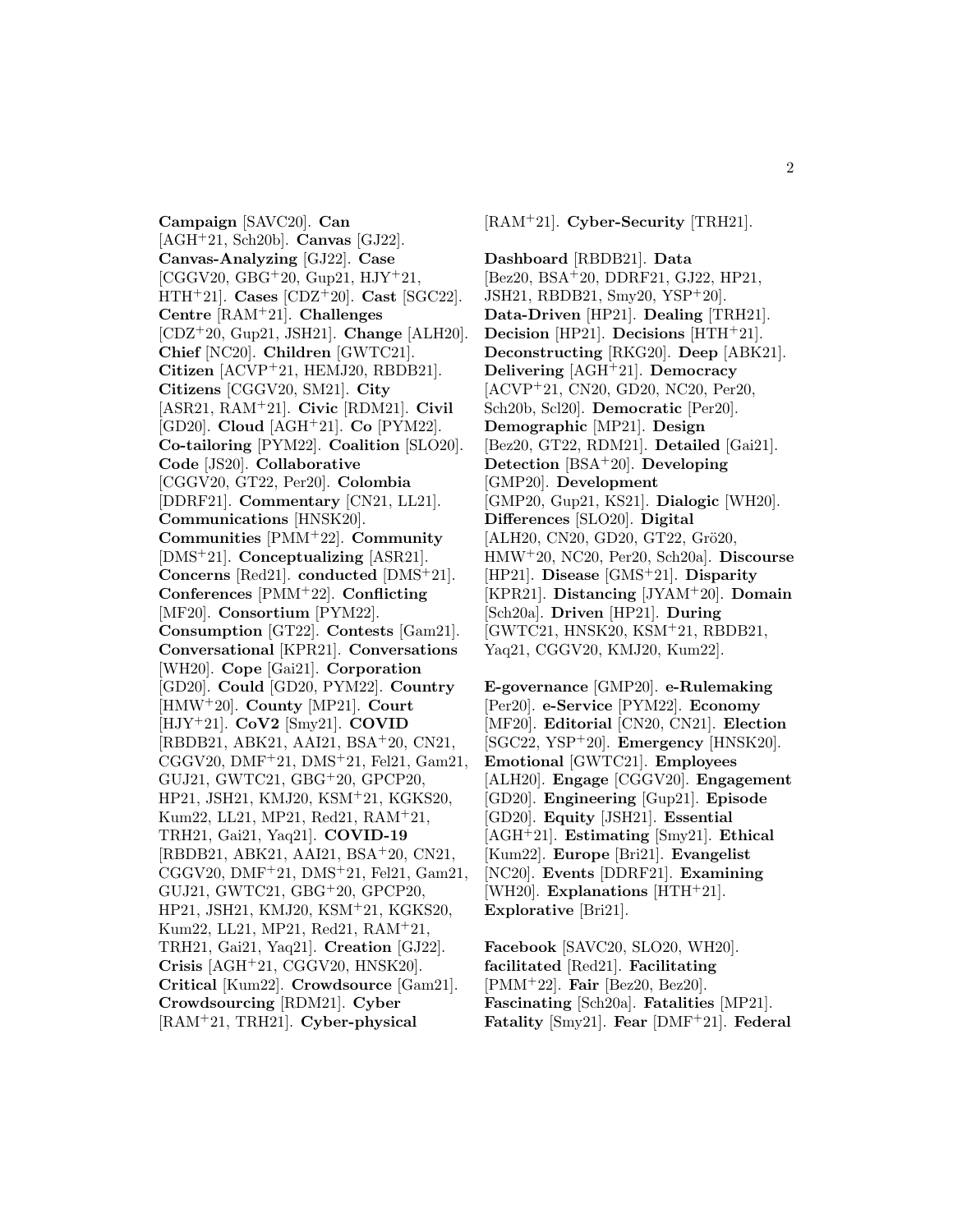[JS20]. **Fighting** [GUJ21]. **Fore** [JSH21]. **Framework** [JS20, RDM21]. **Future** [NC20, Per20].

**G** [NC20]. **Gaming** [KMJ20]. **Gathering** [RBDB21]. **Getting** [HMW<sup>+</sup>20]. **Ghana** [MF20]. **Global** [KS21, PMM<sup>+</sup>22, RBDB21]. **go** [PYM22]. **Google** [NC20]. **Governance** [Bri21, Kum22, GMP20]. **Government** [ALH20, AGH<sup>+</sup>21, ASR21, CN21, CDZ<sup>+</sup>20, GD20, GT22, GPCP20, HEMJ20, SAUK20, Sch20a]. **Government-Citizen** [HEMJ20]. **Governmental** [PYM22]. **Governments** [CGGV20].

**Hackathons** [Gam21]. **Happens** [Smy20]. **Health** [HNSK20, HP21, KPR21]. **Hindcasting** [DDRF21]. **Hope** [GD20]. **Human** [RKG20]. **Human-assisted** [RKG20].

**ICCC** [RAM<sup>+</sup>21]. **Identities** [GUJ21]. **IDIOMS** [GMS<sup>+</sup>21]. **Images** [ABK21]. **Imaging** [GMS<sup>+</sup>21]. **Impact** [DMF<sup>+</sup>21, DMS<sup>+</sup>21, GUJ21]. **Impacts** [CN21]. **Implementations** [Bri21]. **Implications** [Fel21]. **Index** [GMP20]. **India** [GBG<sup>+</sup>20, KGKS20, Kum22]. **Infectious** [GMS<sup>+</sup>21]. **Information** [Fel21, Gai21,  $HJY+21$ ]. **Information-Based** [Fel21]. **Infrastructure** [RAM<sup>+</sup>21]. **Innovation** [Gam21]. **Insights** [Gup21]. **Institutional** [Fel21]. **Integrating** [KMJ20, RDM21]. **Interactions** [HEMJ20, KMJ20]. **Internal** [PLP21]. **Internet** [NC20, DDRF21]. **Interpersonal** [Fel21]. **Interrelations** [ASR21]. **Interview** [NC20, Scl20]. **Introduction** [SAUK20]. **Invisible** [TRH21]. **Iraq** [AAI21]. **Issue** [SAUK20]. **Issues** [CN21]. **Italy** [KGKS20]. **Itself** [Jar20]. **IV** [GD20].

**Japan** [KGKS20].

**Keep** [AGH<sup>+</sup>21]. **Knowledge** [JS20].

**Leaders** [SM21]. **Learned** [KMJ20, PMM<sup>+</sup>22]. **Learning** [ABK21, ACVP<sup>+</sup>21, GWTC21, GPCP20]. **Legislative** [RKG20]. **Lessons** [KMJ20, PMM<sup>+</sup>22]. **Level** [MP21]. **like** [RAM<sup>+</sup>21]. **Location** [YSP<sup>+</sup>20]. **Location-based** [YSP<sup>+</sup>20]. **Lockdowns** [Smy20]. **Look** [CN20]. **Looking** [Sch20a]. **LSTM** [KGKS20].

**Machine** [ACVP<sup>+</sup>21, GPCP20]. **Making** [HP21, HEMJ20]. **Massachusetts** [DMS<sup>+</sup>21]. **Meaningful** [KMJ20]. **Media** [CGGV20, HNSK20, SAUK20]. **Mediation** [HJY<sup>+</sup>21]. **Medical** [KS21]. **Meetings** [KMJ20]. **Members** [SLO20]. **Messages** [Yaq21]. **Migration** [PLP21]. **Mobile** [GBG<sup>+</sup>20]. **Mobility** [JYAM<sup>+</sup>20]. **Model** [KGKS20]. **Modeling** [KSM<sup>+</sup>21]. **Models** [Gam21, GPCP20]. **Monitoring** [GMS<sup>+</sup>21, RAM<sup>+</sup>21]. **MPs** [SLO20]. **Multiple** [Gup21]. **Municipalities** [PYM22].

**National** [Gai21]. **Nations** [GMP20]. **Need** [AGH<sup>+</sup>21]. **Nerve** [RAM<sup>+</sup>21]. **Network** [PLP21, SGC22]. **Next** [Smy20]. **Noveck** [Scl20].

**Occupancy** [JYAM<sup>+</sup>20]. **Online** [LL21]. **Open** [MMBM21, GJ22, RDM21]. **Opposition** [SLO20]. **Organizations** [GT22]. **Outbreak** [GMS<sup>+</sup>21, GPCP20].

**Pandemic** [DMS<sup>+</sup>21, Gai21, GUJ21, GWTC21, KMJ20, KSM<sup>+</sup>21, Kum22, KS21, LL21, MF20, RBDB21, Yaq21]. **Pandemics**  $[RAM<sup>+</sup>21]$ . **Participating** [Grö20]. **Participation** [ACVP<sup>+</sup>21, RDM21]. **Passion** [DMF<sup>+</sup>21]. **Past** [NC20]. **Pattern** [MP21]. **Perspective** [Kum22]. **Phase** [BSA<sup>+</sup>20]. **physical** [RAM<sup>+</sup>21]. **Platform**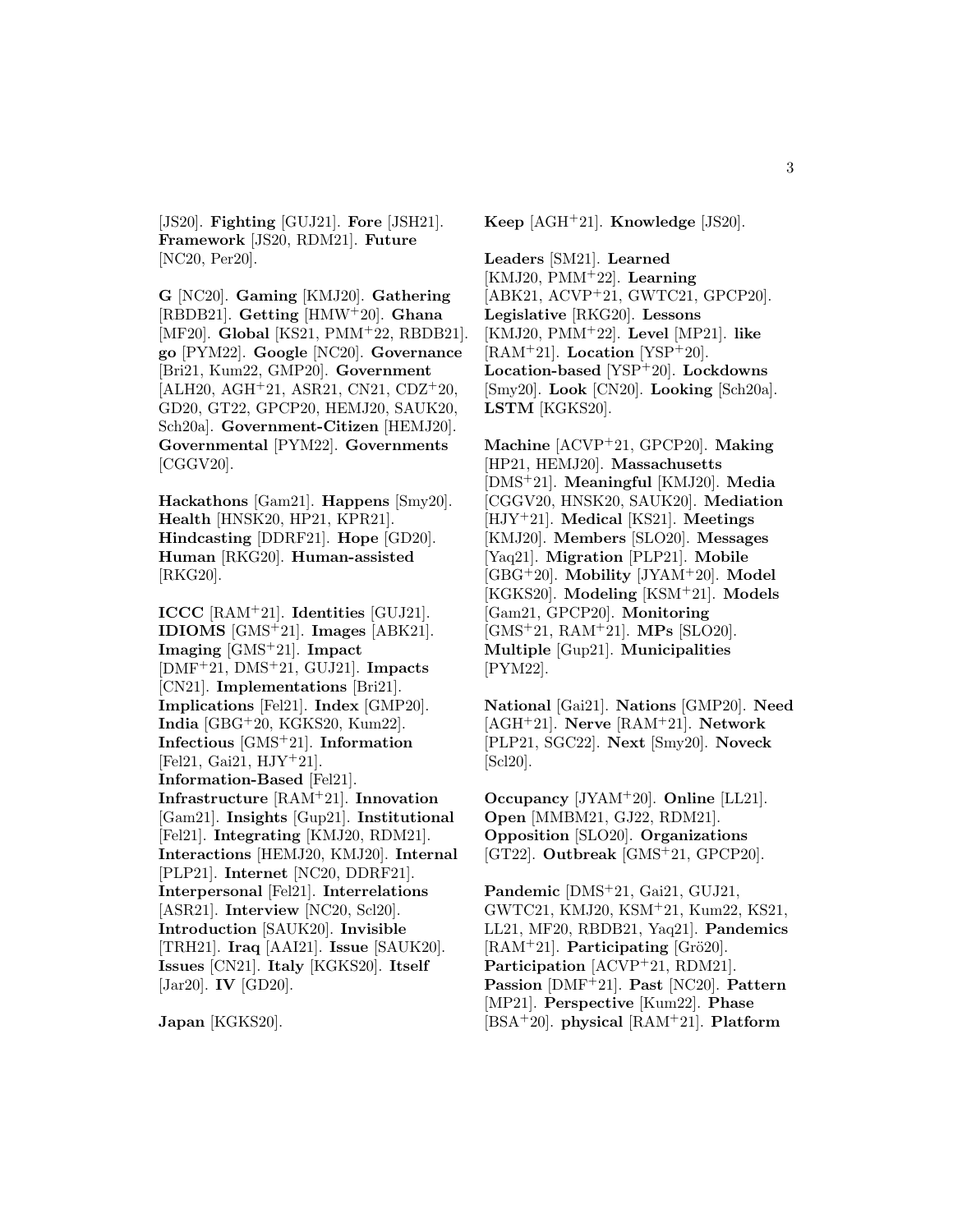[GT22, PYM22]. **Play** [MMBM21]. **Pneumonia** [ABK21]. **Police** [WH20]. **Policies** [CN21, Gai21, Kum22]. **Policy** [HEMJ20, JYAM<sup>+</sup>20]. **Policy-making** [HEMJ20]. **Political** [SAVC20]. **Politics** [HP21]. **Posts** [SAVC20]. **Potential** [GWTC21]. **Practice** [Sch20a]. **Practices** [WH20]. **Predict** [GPCP20, MP21]. **Predicting** [HJY<sup>+</sup>21]. **Prediction** [KGKS20]. **Preface** [CN21]. **Present** [NC20]. **President** [NC20, Yaq21]. **Proceedings** [RKG20]. **Processes** [MMBM21]. **Product** [KS21]. **Products** [KS21]. **Programs** [AGH<sup>+</sup>21]. **Projecting** [AAI21]. **Properties** [HJY<sup>+</sup>21]. **Provenance** [HTH<sup>+</sup>21]. **Providing** [Gai21]. **Provision** [RBDB21]. **Psychological** [DMF<sup>+</sup>21]. **Psychosocial** [DMF<sup>+</sup>21]. **Public** [Bri21, MMBM21, GD20, HP21, HEMJ20, RDM21]. **Pulse** [KSM<sup>+</sup>21].

**Rapid** [CN21, Gam21, KS21]. **ray** [ABK21]. **Reacting** [SAVC20]. **Real** [SM21]. **Realities** [Bri21]. **Rebounds** [Smy20]. **Reciprocities** [ASR21]. **Reducing** [HJY<sup>+</sup>21]. **Reflections** [PMM<sup>+</sup>22]. **Regional** [GMP20]. **Regulations** [JS20]. **Regulatory** [HTH<sup>+</sup>21]. **Relearning** [Jar20]. **Representation** [JS20]. **Requests** [HJY<sup>+</sup>21]. **Requirement** [Gup21]. **Requirements** [HTH<sup>+</sup>21]. **Research** [Sch20a]. **Response** [Red21]. **Responses** [CN21, Gam21]. **Responsible** [RBDB21]. **Results** [DMS<sup>+</sup>21]. **Rich** [JS20]. **Richard** [Scl20]. **Risk** [HNSK20]. **Risks** [TRH21]. **Role** [GWTC21]. **Rulemaking** [Per20]. **Running** [AGH<sup>+</sup>21].

**Safely** [HMW<sup>+</sup>20]. **SARS** [Smy21]. **SARS-CoV2** [Smy21]. **Scalable** [AGH<sup>+</sup>21]. **Science** [GT22]. **Sclerosis** [ALH20]. **Sclove** [Scl20]. **Screening** [ABK21]. **Sector** [Gup21]. **Security** [TRH21]. **Self** [GUJ21]. **Self-sovereign** [GUJ21]. **Semantically**

[JS20]. **Sentiment** [SAVC20, YSP<sup>+</sup>20, Yaq21]. **Service** [PYM22]. **Setu** [GBG<sup>+</sup>20]. **Short** [AAI21]. **Short-Term** [AAI21]. **Signals** [KSM<sup>+</sup>21]. **Simone** [Scl20]. **Small** [TRH21]. **Smart** [ASR21, RAM<sup>+</sup>21]. **Smartphone** [SGC22]. **Social** [CGGV20, GWTC21, Gup21, HNSK20, JYAM<sup>+</sup>20, KSM<sup>+</sup>21, SAUK20]. **Social-Emotional** [GWTC21]. **Society** [GD20, Grö20, Jar20]. **Socio** [SGC22]. **Socio-technical** [SGC22]. **Software** [Gup21, GD20]. **Solution** [HMW<sup>+</sup>20]. **Solutions** [AGH<sup>+</sup>21]. **sovereign** [GUJ21]. **Spain** [CGGV20, KGKS20]. **Special** [CN21, SAUK20]. **Spreading** [KGKS20]. **Standards** [Bez20]. **Strategies** [MF20]. **Studies** [Gup21]. **Study** [GBG<sup>+</sup>20, HTH<sup>+</sup>21]. **Success** [HJY<sup>+</sup>21]. **Successful** [Gam21]. **Support** [HEMJ20, Sch20b]. **Supporting** [AGH<sup>+</sup>21]. **survey** [DMS<sup>+</sup>21]. **System** [GMS<sup>+</sup>21].

**tailoring** [PYM22]. **Talk** [Jar20]. **Tanzania** [MF20]. **technical** [SGC22]. **Technologies** [CGGV20]. **Technology** [GWTC21, Red21, Sch20b, Scl20]. **Technology-facilitated** [Red21]. **Teleworking** [KMJ20]. **Term** [AAI21]. **Textual** [HJY<sup>+</sup>21]. **Thinking** [RDM21]. **Those** [AGH<sup>+</sup>21]. **Timely** [RBDB21]. **Times**  $[AGH^+21]$ . **Tool**  $[GBG^+20]$ . **Tracking** [GBG<sup>+</sup>20, JYAM<sup>+</sup>20, RAM<sup>+</sup>21]. **Tradeoffs** [Red21]. **Transcription** [RKG20]. **Transform** [GD20]. **Trend** [AAI21]. **Trump** [Yaq21]. **Trust** [Fel21]. **Turn** [SM21]. **Tweeting** [Yaq21]. **Twitter** [HEMJ20, YSP<sup>+</sup>20, Yaq21]. **Two**  $[PMM+22]$ .

**UK** [KGKS20]. **Unemployment** [AGH<sup>+</sup>21]. **University** [DMS<sup>+</sup>21]. **Unraveling** [KSM<sup>+</sup>21]. **Urban** [JYAM<sup>+</sup>20]. **Use** [CDZ<sup>+</sup>20, HNSK20]. **User** [Red21]. **Users** [SAVC20]. **Using** [CGGV20, DDRF21,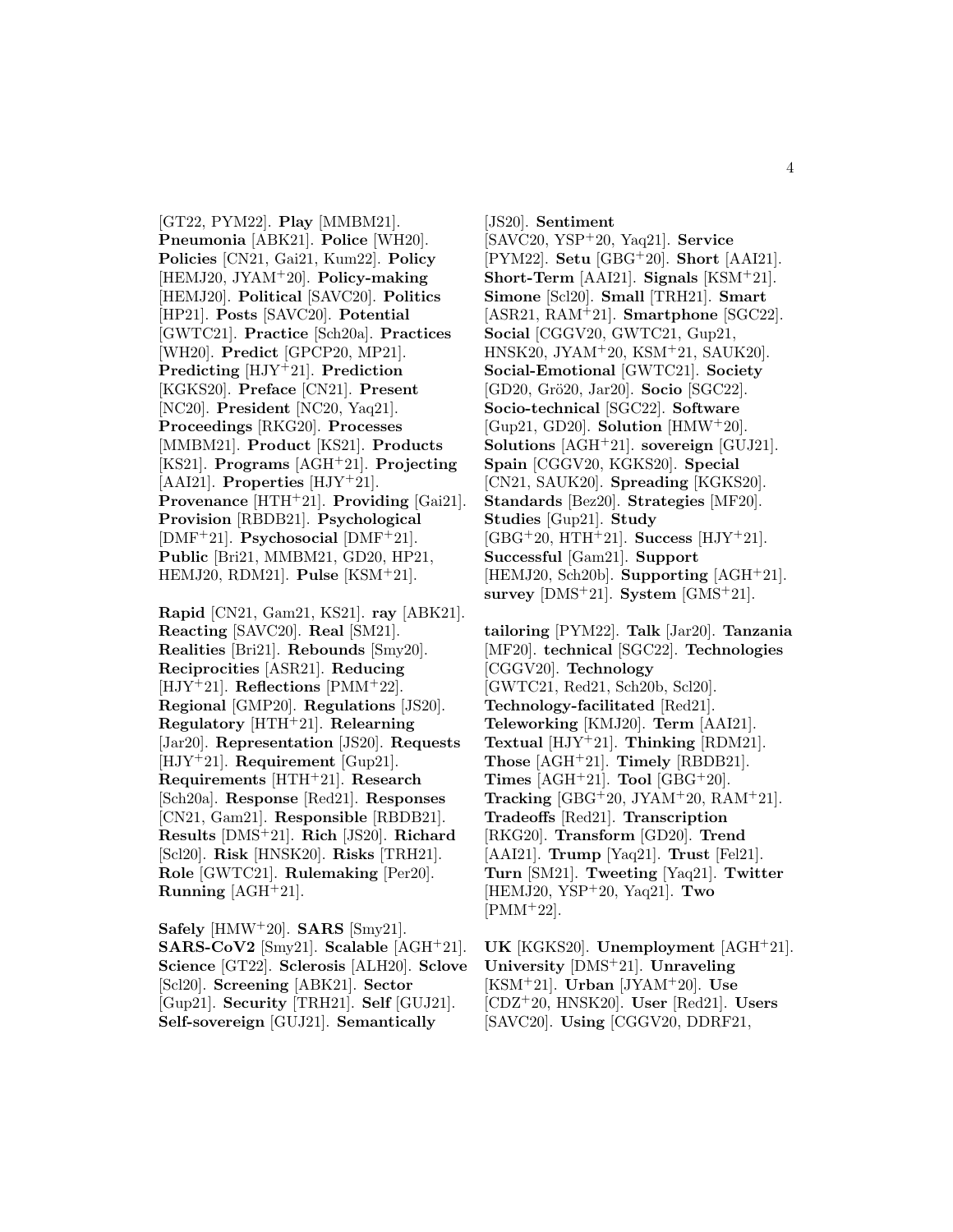#### *REFERENCES* 5

HJY<sup>+</sup>21, KGKS20, MP21, GT22]. **Utilizing**  $[RAM<sup>+</sup>21]$ .

**Value** [GJ22]. **Vice** [NC20]. **Video** [RKG20]. **Vinton** [NC20]. **Violent** [DDRF21]. **Viral** [ABK21]. **Virtual** [KMJ20, PMM<sup>+</sup>22]. **Visualization** [BSA<sup>+</sup>20, YSP<sup>+</sup>20]. **Visualizing** [HEMJ20]. **Vote** [SGC22].

**Wind** [ALH20]. **Work** [HMW<sup>+</sup>20]. **Workplace** [Fel21]. **Would** [SM21]. **wrong** [PYM22].

**X** [ABK21]. **X-ray** [ABK21]. **Xenophobic** [LL21].

**Years** [CN20]. **Young** [GWTC21].

**Zika** [HNSK20].

# **References**

**Aldeer:2021:PST**

[AAI21] Murtadha Aldeer, Ahmed Al Hilli, and Issam S. Ismail. Projecting the short-term trend of COVID-19 in Iraq. Digital Government: Research and Practice (DGOV), 2(1):14:1– 14:7, January 2021. CODEN ???? ISSN 2639-0175. URL https://dl.acm.org/doi/10. 1145/3431769.

#### **Ahmed:2021:DLA**

[ABK21] Faizan Ahmed, Syed Ahmad Chan Bukhari, and Fazel Keshtkar. A deep learning approach for COVID-19 8 viral pneumonia screening with X-ray images. Digital Government: Research and Practice (DGOV),  $2(2):18:1-$ 

18:12, March 2021. CODEN ???? ISSN 2639-0175. URL https://dl.acm.org/doi/10. 1145/3431804.

#### **Arana-Catania:2021:CPM**

[ACVP<sup>+</sup>21] Miguel Arana-Catania, Felix-Anselm Van Lier, Rob Procter, Nataliya Tkachenko, Yulan He, Arkaitz Zubiaga, and Maria Liakata. Citizen participation and machine learning for a better democracy. Digital Government: Research and Practice (DGOV), 2(3):27:1–27:22, July 2021. CO-DEN ???? ISSN 2639-0175. URL https://dl.acm.org/doi/ 10.1145/3452118.

## **Angell:2021:DUA**

[AGH<sup>+</sup>21] Mintaka Angell, Samantha Gold, Mark Howison, Victoria Kidd, Daniel Molitor, Casey Burns, Chris Johnson, Matthew Kahn, Stuart Venzke, Sandra Deneault, Donald Doweiko, Stephen Dziembowski, Bijay Kumar, Patrick O'donnell, Chirag Patel, Andrew Reidl, Brian Tardiff, Justine S. Hastings, Scott Jensen, Angelika Pellegrino, Amelia Roberts, and Rahul Sarathy. Delivering unemployment assistance in times of crisis: Scalable cloud solutions can keep essential government programs running and supporting those in need. Digital Government: Research and Practice (DGOV), 2(1):5:1–5:11, January 2021. CODEN ???? ISSN 2639- 0175. URL https://dl.acm. org/doi/10.1145/3428125.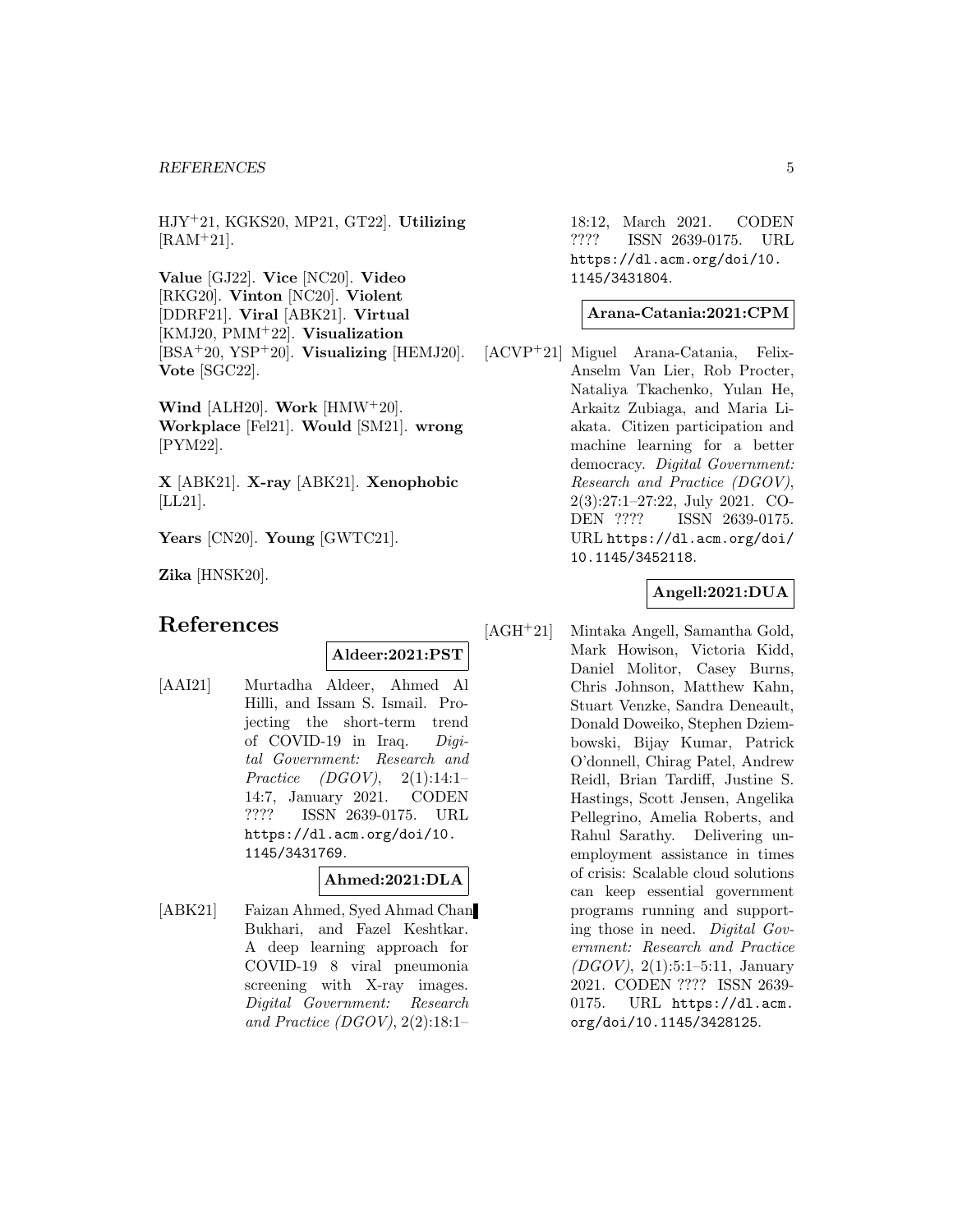#### **Andersen:2020:DSW**

[ALH20] Kim Normann Andersen, Jungwoo Lee, and Helle Zinner Henriksen. Digital sclerosis? Wind of change for government and the employees. Digital Government: Research and Practice (DGOV), 1(1):9:1–9:14, February 2020. CODEN ???? ISSN 2639-0175. URL https://dl.acm.org/doi/ abs/10.1145/3360000.

#### **Anthopoulos:2021:CSG**

[ASR21] Leonidas Anthopoulos, Kleanthis Sirakoulis, and Christopher G. Reddick. Conceptualizing smart government: Interrelations and reciprocities with smart city. Digital Government: Research and Practice (DGOV),  $2(4):33:1-$ 33:28, October 2021. CO-DEN ???? ISSN 2639-0175. URL https://dl.acm.org/doi/ 10.1145/3465061.

#### **Bezuidenhout:2020:BFA**

[Bez20] Louise Bezuidenhout. Being fair about the design of FAIR data standards. Digital Government: Research and Practice (DGOV), 1(3):18:1–18:7, December 2020. CODEN ???? ISSN 2639-0175. URL https://dl.acm.org/doi/ 10.1145/3399632.

#### **Brinkmann:2021:RBB**

[Bri21] Maik Brinkmann. The realities of blockchain-based new public governance: an explorative analysis of blockchain implementations in Europe. Digital Government: Research and Practice (DGOV),

2(3):29:1–29:14, July 2021. CO-DEN ???? ISSN 2639-0175. URL https://dl.acm.org/doi/ 10.1145/3462332.

## **Biswas:2020:CDV**

[BSA<sup>+</sup>20] Pradipta Biswas, Kamalpreet Singh Saluja, Somnath Arjun, Lrd Murthy, Gowdham Prabhakar, Vinay Krishna Sharma, and Jeevitha Shree Dv. COVID-19 data visualization through automatic phase detection. Digital Government: Research and Practice (DGOV), 1(4):25:1– 25:8, December 2020. CO-DEN ???? ISSN 2639-0175. URL https://dl.acm.org/doi/ 10.1145/3411756.

## **Clavin:2020:BGU**

[CDZ<sup>+</sup>20] James Clavin, Sisi Duan, Haibin Zhang, Vandana P. Janeja, Karuna P. Joshi, Yelena Yesha, Lucy C. Erickson, and Justin D. Li. Blockchains for government: Use cases and challenges. Digital Government: Research and Practice (DGOV),  $1(3):22:1-$ 22:21, December 2020. CO-DEN ???? ISSN 2639-0175. URL https://dl.acm.org/doi/ 10.1145/3427097.

## **Criado:2020:UCT**

[CGGV20] J. Ignacio Criado, Ariana Guevara-Gómez, and Julián Villodre. Using collaborative technologies and social media to engage citizens and governments during the COVID-19 crisis. The case of Spain. Digital Government: Research and Practice (DGOV),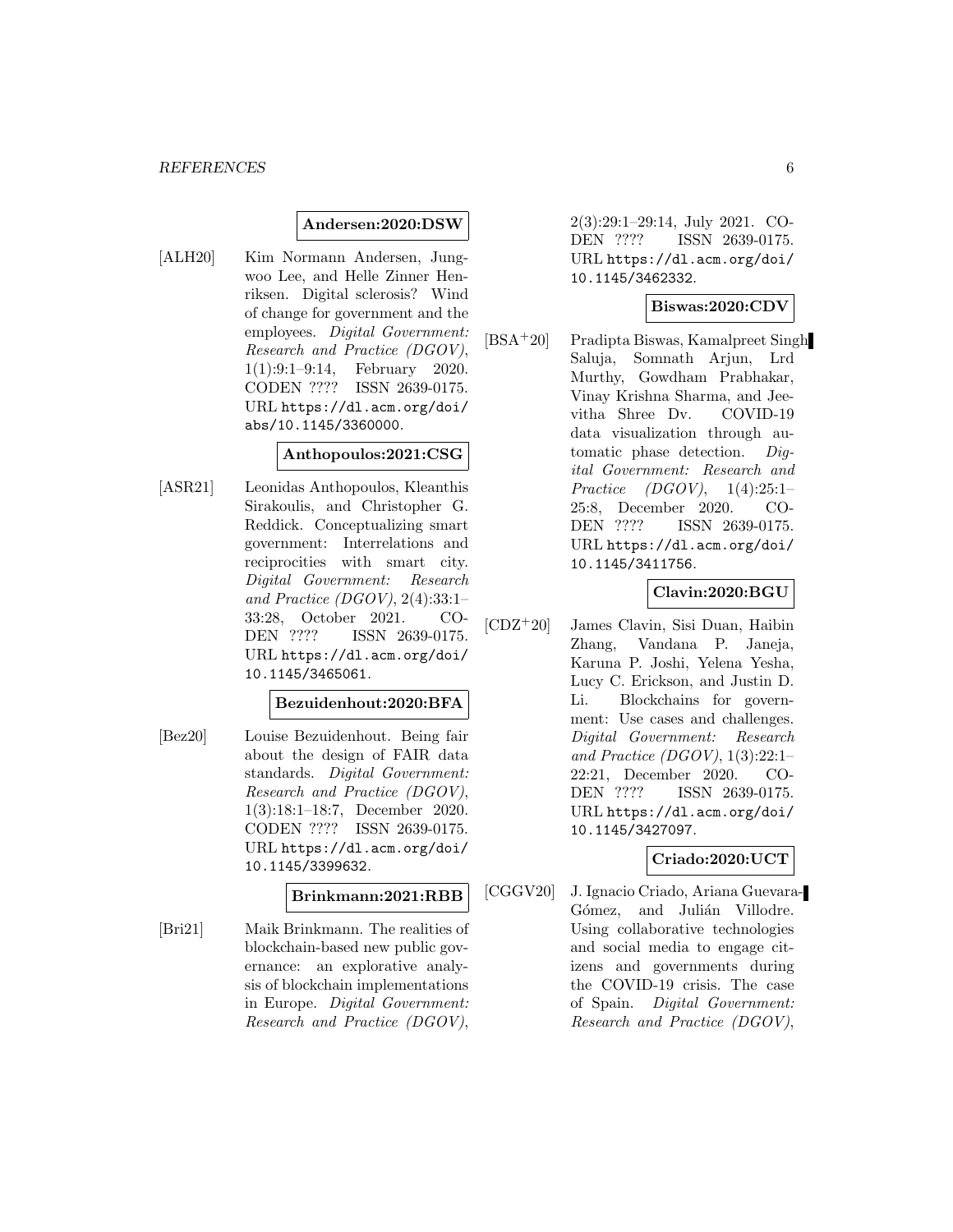1(4):30:1–30:7, December 2020. CODEN ???? ISSN 2639-0175. URL https://dl.acm.org/doi/ 10.1145/3416089.

#### **Chun:2020:EDD**

[CN20] Soon Ae Chun and Beth Simone Noveck. Editorial: Digital democracy: 25 years look back, look ahead. *Digital Government*: Research and Practice (DGOV), 1(1):1:1–1:3, February 2020. CO-DEN ???? ISSN 2639-0175. URL https://dl.acm.org/doi/ abs/10.1145/3374904.

#### **Chun:2021:EPS**

[CN21] Soon Ae Chun and Beth Simone Noveck. Editorial preface special issues on COVID-19 commentary: Rapid responses, government policies, and impacts. Digital Government: Research and Practice (DGOV), 2 (3):25e:1–25e:4, July 2021. CO-DEN ???? ISSN 2639-0175. URL https://dl.acm.org/doi/ 10.1145/3463837.

## **Daughton:2021:HVE**

[DDRF21] Ashlynn R. Daughton, Sara Y. Del Valle, Chrysm Watson Ross, and Geoffrey Fairchild. Hindcasting violent events in Colombia using Internet data. Digital Government: Research and Practice (DGOV), 2(3):28:1–28:14, July 2021. CODEN ???? ISSN 2639- 0175. URL https://dl.acm. org/doi/10.1145/3462211.

## **Dey:2021:CPP**

[DMF<sup>+</sup>21] Nilanjan Dey, Rishabh Mishra, Simon James Fong, K. C.

Santosh, Stanna Tan, and Rubén González Crespo. COVID-19: Psychological and psychosocial impact, fear, and passion. Digital Government: Research and Practice (DGOV),  $2(1):3:1-$ 3:4, January 2021. CODEN ???? ISSN 2639-0175. URL https://dl.acm.org/doi/10. 1145/3428088.

#### **Deznabi:2021:ICP**

[DMS<sup>+</sup>21] Iman Deznabi, Tamanna Motahar, Ali Sarvghad, Madalina Fiterau, and Narges Mahyar. Impact of the COVID-19 pandemic on the academic community results from a survey conducted at University of Massachusetts Amherst. Digital Government: Research and Practice (DGOV), 2(2):22:1–22:12, March 2021. CODEN ???? ISSN 2639- 0175. URL https://dl.acm. org/doi/10.1145/3436731.

#### **Fell:2021:TCI**

[Fel21] Lauren Fell. Trust and COVID-19: Implications for interpersonal, workplace, institutional, and information-based trust. Digital Government: Research and Practice (DGOV),  $2(1):10:1-$ 10:5, January 2021. CODEN ???? ISSN 2639-0175. URL https://dl.acm.org/doi/10. 1145/3428472.

## **Gaie:2021:PDI**

[Gai21] Christophe Gaie. Providing detailed information on national policies to cope with the Covid-19 pandemic. Digital Government: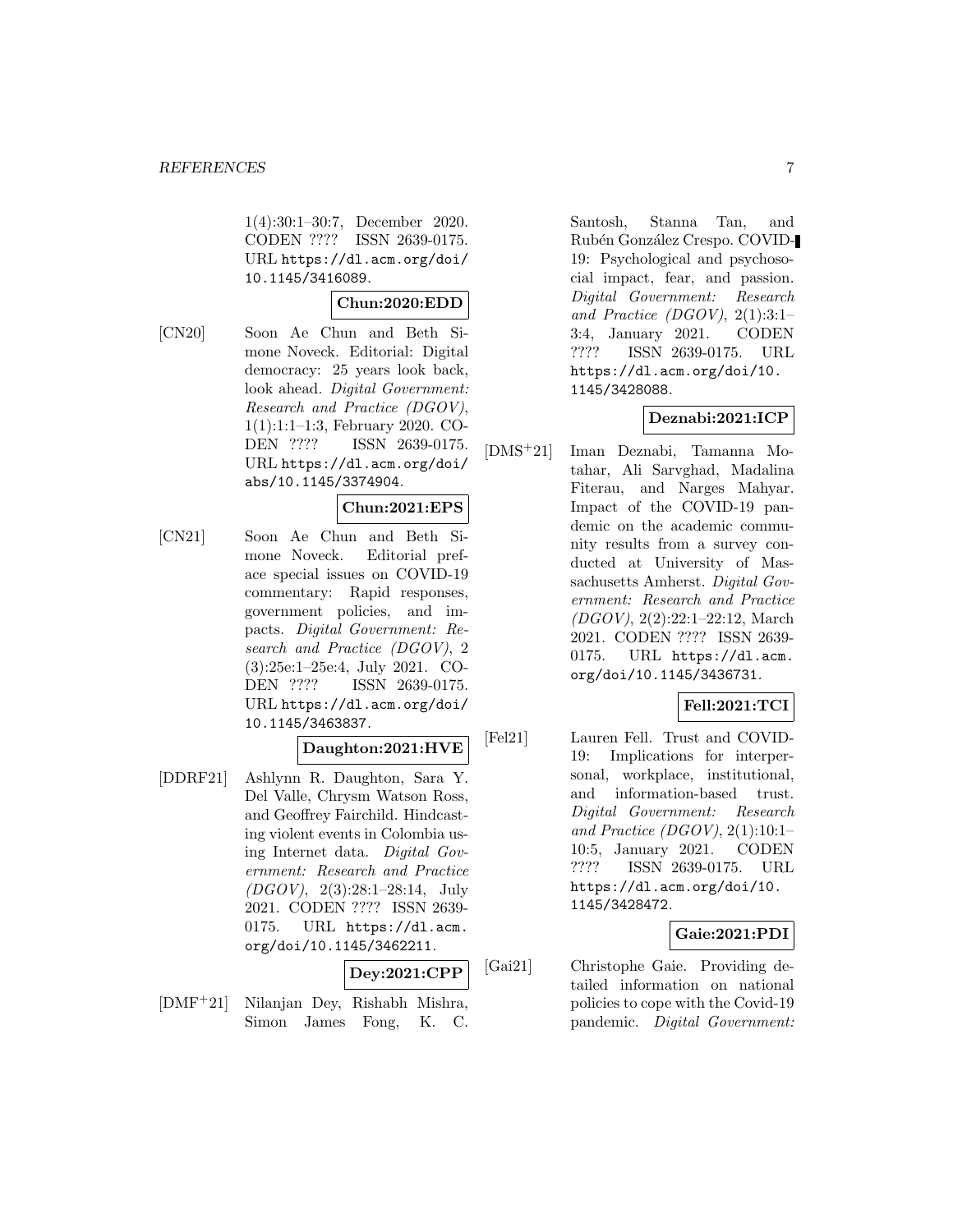Research and Practice (DGOV), 2(1):7:1–7:11, January 2021. CO-DEN ???? ISSN 2639-0175. URL https://dl.acm.org/doi/ 10.1145/3428089.

#### **Gama:2021:SMH**

[Gam21] Kiev Gama. Successful models of hackathons and innovation contests to crowdsource rapid responses to COVID-19. Digital Government: Research and Practice (DGOV),  $2(2):20:1-$ 20:7, March 2021. CODEN ???? ISSN 2639-0175. URL https://dl.acm.org/doi/10. 1145/3431806.

## **Gupta:2020:ACT**

[GBG<sup>+</sup>20] Rajan Gupta, Manan Bedi, Prashi Goyal, Srishti Wadhera, and Vaishnavi Verma. Analysis of COVID-19 tracking tool in India: Case study of aarogya setu mobile application. Digital Government: Research and Practice (DGOV),  $1(4):28:1-$ 28:8, December 2020. CO-DEN ???? ISSN 2639-0175. URL https://dl.acm.org/doi/ 10.1145/3416088.

## **Gastil:2020:DDE**

[GD20] John Gastil and Todd Davies. Digital democracy: Episode IV — a new hope: How a Corporation for Public Software could transform digital engagement for government and civil society. Digital Government: Research and Practice (DGOV),  $1(1):6:1-$ 6:15, February 2020. CO-DEN ???? ISSN 2639-0175.

URL https://dl.acm.org/doi/ abs/10.1145/3342194.

## **Gao:2022:ODC**

[GJ22] Yingying Gao and Marijn Janssen. The open data canvas-analyzing value creation from open data. Digital Government: Research and Practice (DGOV),  $3(1):5:1-$ 5:15, January 2022. CODEN ???? ISSN 2639-0175. URL https://dl.acm.org/doi/10. 1145/3511102.

# **Gupta:2020:RGD**

[GMP20] Rajan Gupta, Sunil Kumar Muttoo, and Saibal Kumar Pal. Regional e-governance development index for developing nations. Digital Government: Research and Practice (DGOV), 1 (3):20:1–20:26, December 2020. CODEN ???? ISSN 2639-0175. URL https://dl.acm.org/doi/ 10.1145/3386163.

## **Gangopadhyay:2021:IID**

[GMS<sup>+</sup>21] Aryya Gangopadhyay, Michael Morris, Babak Saboury, Eliot Siegel, and Yelena Yesha. ID-IOMS: Infectious disease imaging outbreak monitoring system. Digital Government: Research and Practice (DGOV), 2 (1):15:1–15:5, January 2021. CO-DEN ???? ISSN 2639-0175. URL https://dl.acm.org/doi/ 10.1145/3428092.

#### **Gupta:2020:MLM**

[GPCP20] Rajan Gupta, Gaurav Pandey, Poonam Chaudhary, and Saibal K. Pal. Machine learning models for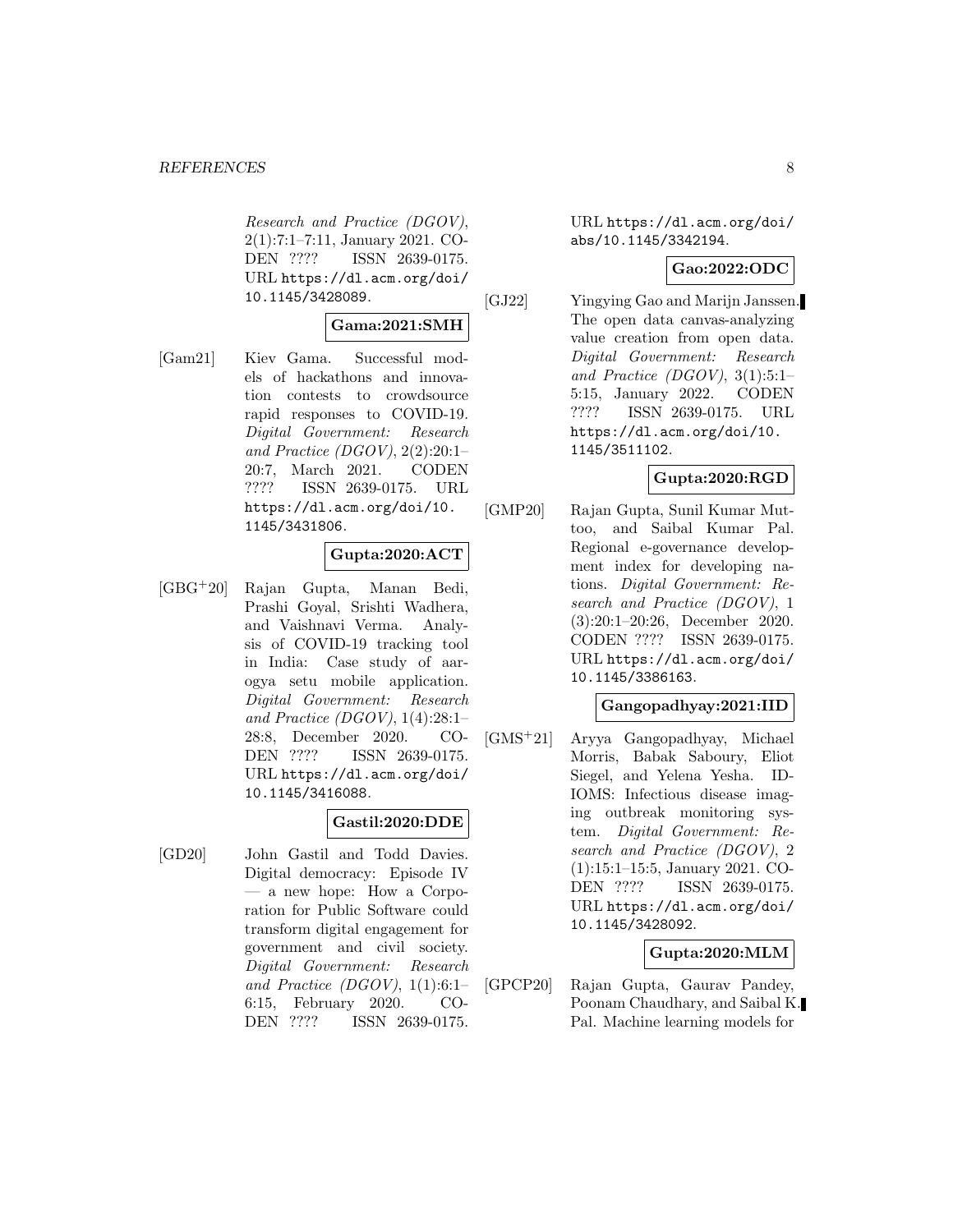government to predict COVID-19 outbreak. Digital Government: Research and Practice (DGOV), 1(4):26:1–26:6, December 2020. CODEN ???? ISSN 2639-0175. URL https://dl.acm.org/doi/ 10.1145/3411761.

## **Gronlund:2020:PDS**

 $[Gr\ddot{o}20]$  Åke Grönlund. Participating in the digital society. Digital Government: Research and Practice (DGOV), 1(2):17:1–17:13, April 2020. CODEN ???? ISSN 2639-0175. URL https:// dl.acm.org/doi/abs/10.1145/ 3361865.

## **Gebeyehu:2022:CCD**

[GT22] Seffi Gebeyehu and Hossana Twinomurinzi. A collaborative consumption digital platform for government organizations using design science. Digital Government: Research and Practice (DGOV), 3(1):4:1–4:14, January 2022. CODEN ???? ISSN 2639- 0175. URL https://dl.acm. org/doi/10.1145/3510615.

# **Gans:2021:SSI**

[GUJ21] Rachel Benchaya Gans, Jolien Ubacht, and Marijn Janssen. Self-sovereign identities for fighting the impact of COVID-19 pandemic. Digital Government: Research and Practice (DGOV), 2 (2):16:1–16:4, March 2021. CO-DEN ???? ISSN 2639-0175. URL https://dl.acm.org/doi/ 10.1145/3429629.

# **Gupta:2021:REC**

[Gup21] Varun Gupta. Requirement engineering challenges for social sector software development: Insights from multiple case studies. Digital Government: Research and Practice (DGOV), 2(4):34:1–34:13, October 2021. CODEN ???? ISSN 2639-0175. URL https://dl.acm.org/doi/ 10.1145/3479982.

## **Goagoses:2021:PRT**

[GWTC21] Naska Goagoses, Heike Winschiers-Theophilus, and Michael Bosomefi Chamunorwa. The (potential) role of technology for young children's social-emotional learning: During and beyond the COVID-19 pandemic. Digital Government: Research and Practice (DGOV), 2(1):13:1– 13:6, January 2021. CODEN ???? ISSN 2639-0175. URL https://dl.acm.org/doi/10. 1145/3429986.

## **Hubert:2020:AVG**

[HEMJ20] Rocío B. Hubert, Elsa Estevez, Ana Maguitman, and Tomasz Janowski. Analyzing and visualizing government-citizen interactions on Twitter to support public policy-making. Digital Government: Research and Practice (DGOV), 1(2):15:1–15:20, April 2020. CODEN ???? ISSN 2639-0175. URL https:// dl.acm.org/doi/abs/10.1145/ 3360001.

#### **Hsieh:2021:PSM**

[HJY<sup>+</sup>21] Hsun-Ping Hsieh, Jiawei Jiang,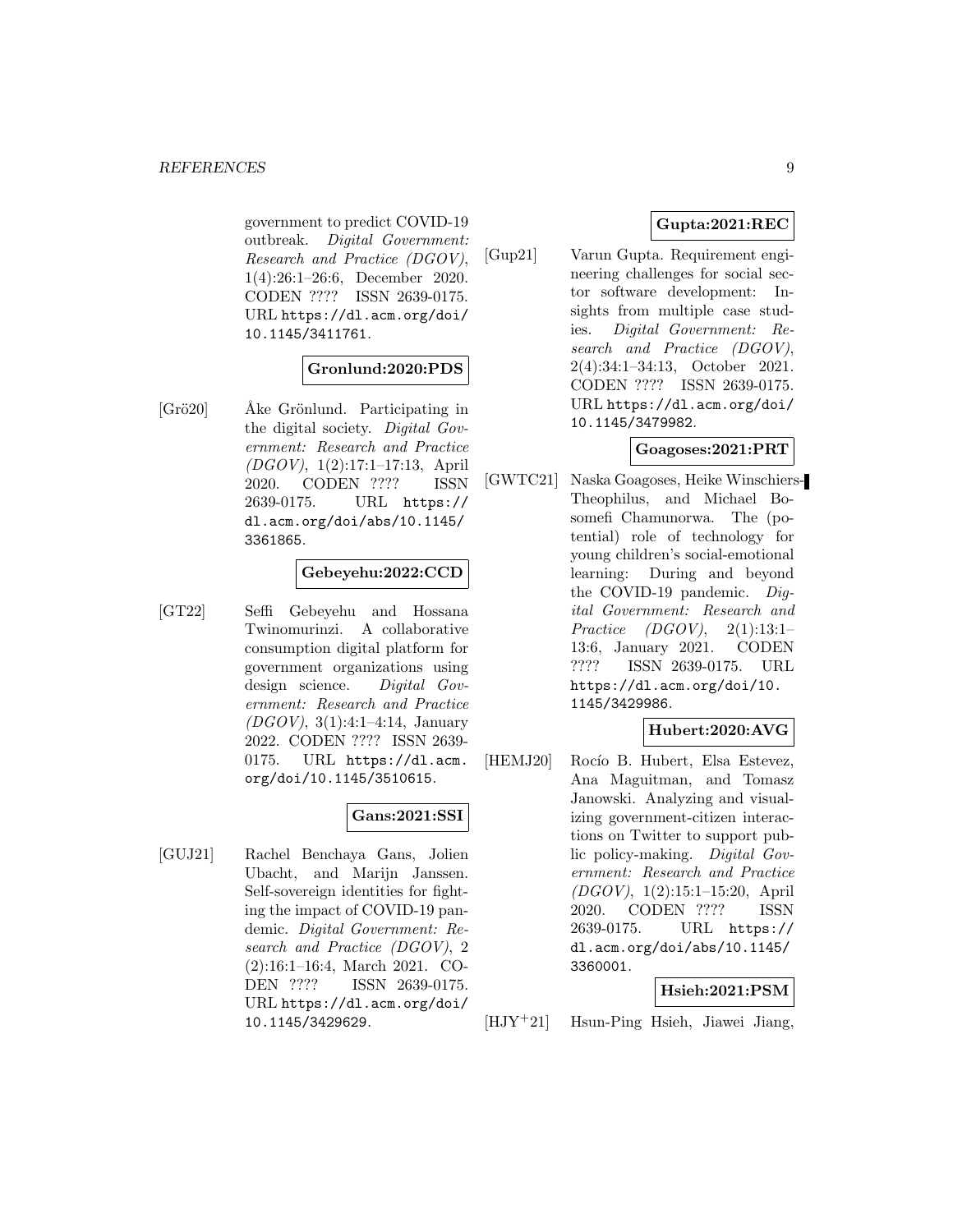Tzu-Hsin Yang, Renfen Hu, and Cheng-Lin Wu. Predicting the success of mediation requests using case properties and textual information for reducing the burden on the Court. Digital Government: Research and Practice (DGOV),  $2(4):30:1-$ 30:18, October 2021. CODEN ???? ISSN 2639-0175. URL https://dl.acm.org/doi/10. 1145/3469233.

## **Honary:2020:GCB**

[HMW<sup>+</sup>20] Mahsa Honary, Veronica Martinez, Theodore Wlazlowski, Sumi Helal, Hans-Henning Von Oertzen, and Souroush Honary. Getting the country back to work, safely: a digital solution. Digital Government: Research and Practice (DGOV), 1 (4):29:1–29:5, December 2020. CODEN ???? ISSN 2639-0175. URL https://dl.acm.org/doi/ 10.1145/3416090.

#### **Hagen:2020:SMU**

[HNSK20] Loni Hagen, Stephen Neely, Ryan Scharf, and Thomas E. Keller. Social media use for crisis and emergency risk communications during the Zika health crisis. Digital Government: Research and Practice (DGOV), 1(2):13:1– 13:21, April 2020. CODEN ???? ISSN 2639-0175. URL https:// dl.acm.org/doi/abs/10.1145/ 3372021.

#### **Harrison:2021:DPP**

[HP21] Teresa M. Harrison and Theresa A. Pardo. Data, politics and public health: COVID-19 data-driven

decision making in public discourse. Digital Government: Research and Practice (DGOV), 2 (1):11:1–11:8, January 2021. CO-DEN ???? ISSN 2639-0175. URL https://dl.acm.org/doi/ 10.1145/3428123.

# **Huynh:2021:ARR**

[HTH<sup>+</sup>21] Trung Dong Huynh, Niko Tsakalakis, Ayah Helal, Sophie Stalla-Bourdillon, and Luc Moreau. Addressing regulatory requirements on explanations for automated decisions with provenance — a case study.  $Diai$ tal Government: Research and Practice (DGOV), 2(2):16e:1– 16e:14, March 2021. CODEN ???? ISSN 2639-0175. URL https://dl.acm.org/doi/10. 1145/3436897.

#### **Jarvis:2020:SRH**

[Jar20] Jeff Jarvis. A society relearning how to talk with itself. Digital Government: Research and Practice (DGOV), 1 (1):4:1–4:10, February 2020. CO-DEN ???? ISSN 2639-0175. URL https://dl.acm.org/doi/ abs/10.1145/3352461.

## **Joshi:2020:SRF**

[JS20] Karuna Pande Joshi and Srishty Saha. A semantically rich framework for knowledge representation of code of federal regulations. Digital Government: Research and Practice (DGOV), 1 (3):21:1–21:17, December 2020. CODEN ???? ISSN 2639-0175. URL https://dl.acm.org/doi/ 10.1145/3425192.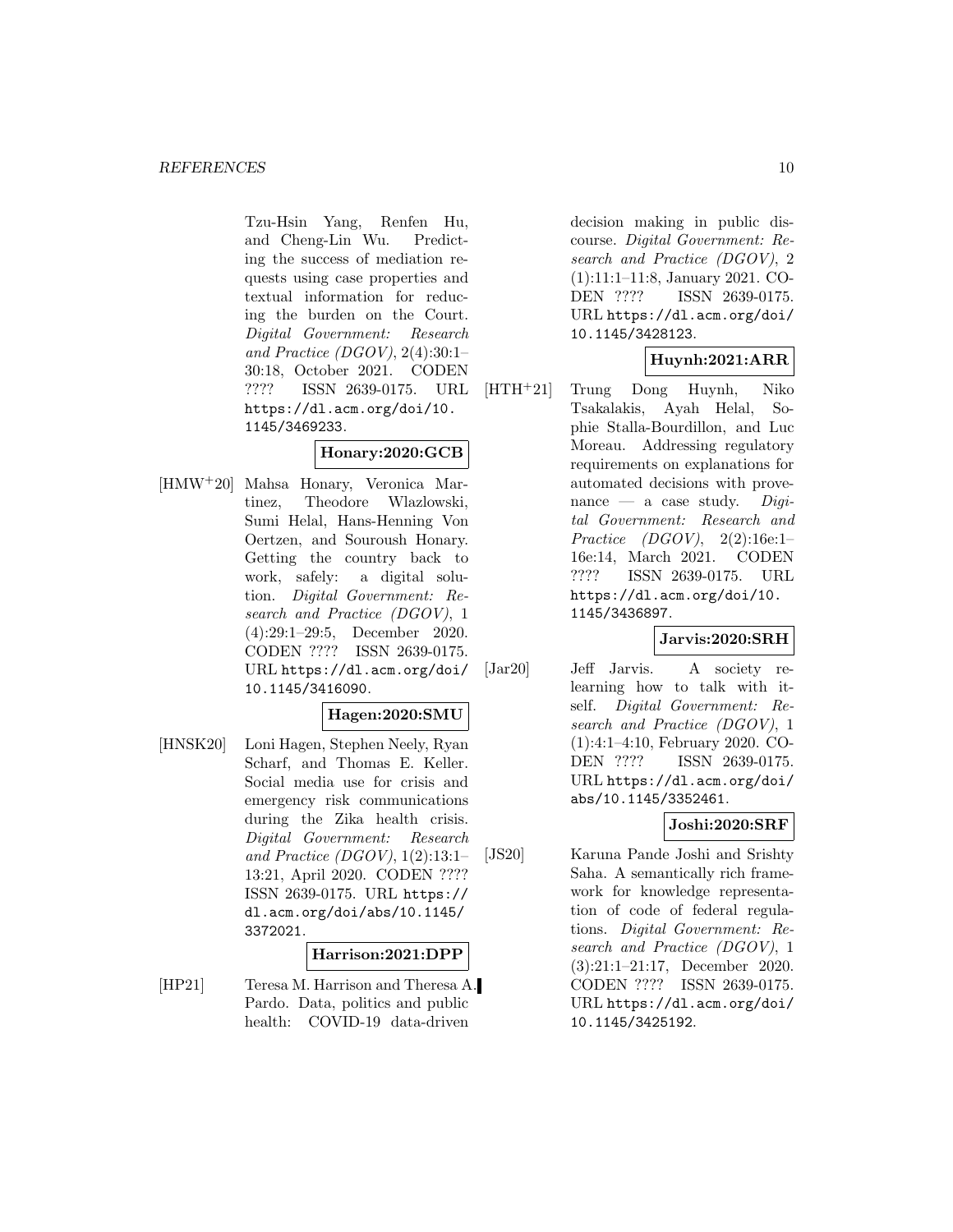#### **Jagadish:2021:CBD**

[JSH21] H. V. Jagadish, Julia Stoyanovich, and Bill Howe. COVID-19 brings data equity challenges to the fore. Digital Government: Research and Practice (DGOV), 2(2):24:1–24:7, March 2021. CO-DEN ???? ISSN 2639-0175. URL https://dl.acm.org/doi/ 10.1145/3440889.

# **Ju:2020:TUM**

[JYAM<sup>+</sup>20] Wendy Ju, Sharon Yavo-Ayalon, Ilan Mandel, Federico Saldarini, Natalie Friedman, Srinath Sibi, J. D. Zamfirescu-Pereira, and Jorge Ortiz. Tracking urban mobility and occupancy under social distancing policy. Digital Government: Research and Practice (DGOV), 1(4):32:1– 32:12, December 2020. CO-DEN ???? ISSN 2639-0175. URL https://dl.acm.org/doi/ 10.1145/3417991.

$$
\text{Kumar:} 2020{:}\mathrm{SCI}|
$$

[KGKS20] Munish Kumar, Surbhi Gupta, Krishan Kumar, and Monika Sachdeva. Spreading of COVID-19 in India, Italy, Japan, Spain, UK, US: a prediction using ARIMA and LSTM model. Digital Government: Research and Practice (DGOV), 1(4):24:1– 24:9, December 2020. CO-DEN ???? ISSN 2639-0175. URL https://dl.acm.org/doi/ 10.1145/3411760.

#### **Kleiman:2020:GMI**

[KMJ20] Fernando Kleiman, Sebastiaan Meijer, and Marijn Janssen.

Gaming for meaningful interactions in teleworking lessons learned during the COVID-19 pandemic from integrating gaming in virtual meetings. Digital Government: Research and Practice (DGOV), 1(4):31:1– 31:5, December 2020. CO-DEN ???? ISSN 2639-0175. URL https://dl.acm.org/doi/ 10.1145/3416308.

# **Kim:2021:BHD**

[KPR21] Junhan Kim, Sun Young Park, and Lionel P. Robert. Bridging the health disparity of African Americans through conversational agents. Digital Government: Research and Practice (DGOV), 2(1):4:1–4:7, January 2021. CODEN ???? ISSN 2639- 0175. URL https://dl.acm. org/doi/10.1145/3428122.

## **Kumari:2021:GPR**

[KS21] Moothedath Chandran Kumari and Biradar Sagar. Global pandemic and rapid new product development of medical products. Digital Government: Research and Practice (DGOV), 2 (2):17:1–17:38, March 2021. CO-DEN ???? ISSN 2639-0175. URL https://dl.acm.org/doi/ 10.1145/3428492.

## **Krieg:2021:PPU**

[KSM<sup>+</sup>21] Steven J. Krieg, Jennifer J. Schnur, Jermaine D. Marshall, Matthew M. Schoenbauer, and Nitesh V. Chawla. Pandemic pulse: Unraveling and modeling social signals during the COVID-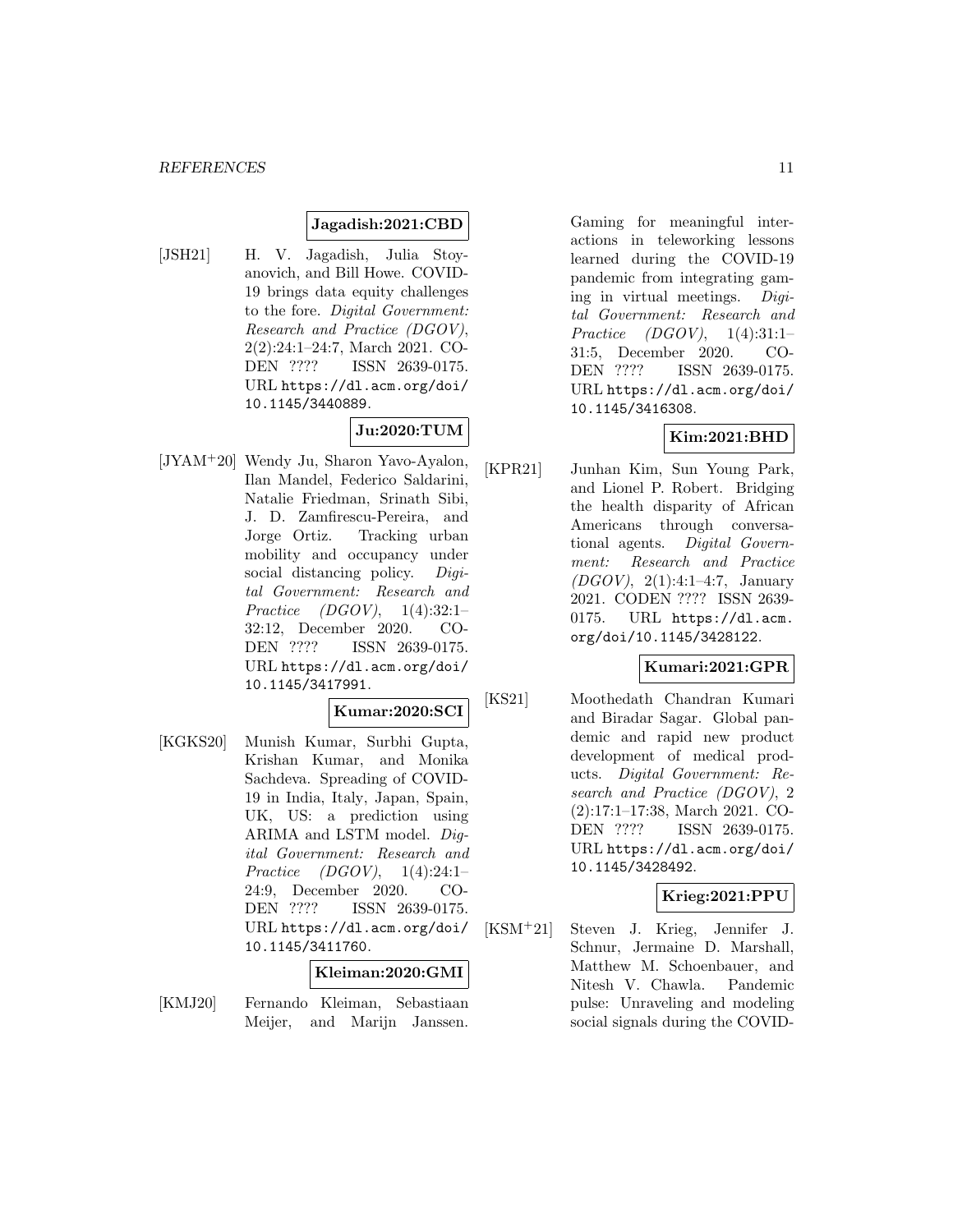19 pandemic. Digital Government: Research and Practice (DGOV), 2(2):19:1–19:9, March 2021. CODEN ???? ISSN 2639- 0175. URL https://dl.acm. org/doi/10.1145/3431805.

# **Kumar:2022:CEP**

[Kum22] Sachin Kumar. A critical and ethical perspective on governance and policies during COVID-19 pandemic in India. Digital Government: Research and Practice (DGOV), 3(1):2:1–2:10, January 2022. CODEN ???? ISSN 2639- 0175. URL https://dl.acm. org/doi/10.1145/3501032.

# **Lee:2021:OXB**

[LL21] Roy Ka-Wei Lee and Zhi Li. Online xenophobic behavior amid the COVID-19 pandemic: a commentary. Digital Government: Research and Practice (DGOV), 2(1):2:1–2:5, January 2021. CO-DEN ???? ISSN 2639-0175. URL https://dl.acm.org/doi/ 10.1145/3428091.

**Mwainyekule:2020:PEA**

[MF20] Leah H. Mwainyekule and Francis B. Frimpong. The pandemic and the economy of Africa: Conflicting strategies between Tanzania and Ghana. Digital Government: Research and Practice (DGOV), 1(4):33:1– 33:8, December 2020. CO-DEN ???? ISSN 2639-0175. URL https://dl.acm.org/doi/ 10.1145/3419217.

## **Classe:2021:PPO**

[MMBM21] Tadeu Moreira De Classe, Renata Mendes De Araujo, Geraldo Bonorino Xexéo, and Sean Wolfgand Matsui Siqueira. Public processes are open for play. Digital Government: Research and Practice (DGOV), 2(4):32:1– 32:18, October 2021. CO-DEN ???? ISSN 2639-0175. URL https://dl.acm.org/doi/ 10.1145/3474879.

## **Mueller:2021:UDP**

[MP21] Klaus Mueller and Eric Papenhausen. Using demographic pattern analysis to predict COVID-19 fatalities on the US county level. Digital Government: Research and Practice (DGOV), 2(1):12:1–12:11, January 2021. CODEN ???? ISSN 2639-0175. URL https://dl.acm.org/doi/ 10.1145/3430196.

#### **Noveck:2020:DDP**

[NC20] Beth Simone Noveck and Vinton G. Cerf. Digital democracy: Past, present, future an interview with Vinton G. Cerf, Vice President and Chief Internet Evangelist, Google. Digital Government: Research and Practice (DGOV), 1(1):2:1–2:10, February 2020. CODEN ???? ISSN 2639-0175. URL https:// dl.acm.org/doi/abs/10.1145/ 3382738.

#### **Perez:2020:CRD**

[Per20] Oren Perez. Collaborative erulemaking, democratic bots, and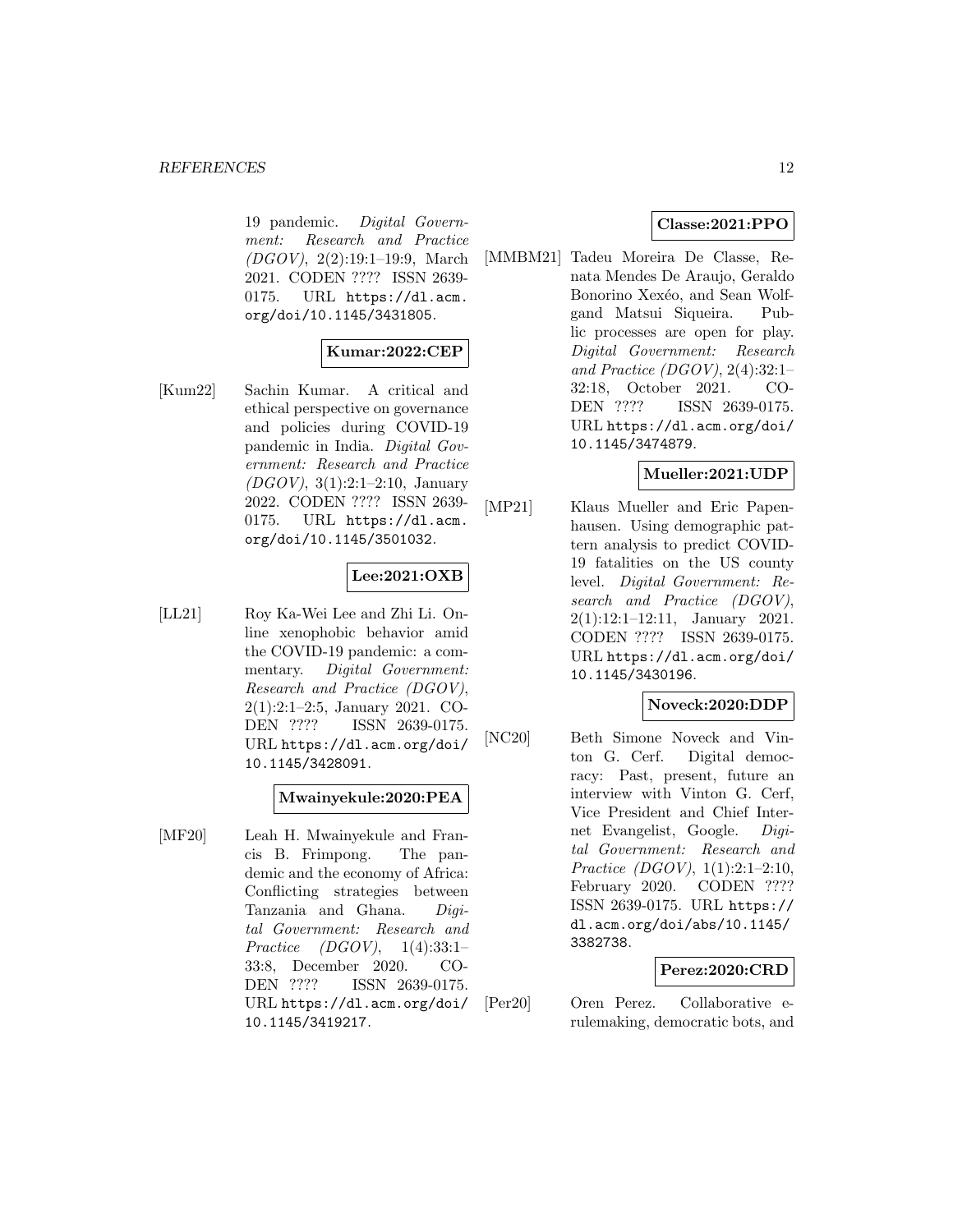the future of digital democracy. Digital Government: Research and Practice (DGOV), 1 (1):8:1–8:13, February 2020. CO-DEN ???? ISSN 2639-0175. URL https://dl.acm.org/doi/ abs/10.1145/3352463.

## **Pitoski:2021:NAI**

[PLP21] Dino Pitoski, Thomas J. Lampoltshammer, and Peter Parycek. Network analysis of internal migration in Austria. Digital Government: Research and Practice (DGOV), 2(3):25:1–25:24, July 2021. CODEN ???? ISSN 2639- 0175. URL https://dl.acm. org/doi/10.1145/3447539.

## **Porwol:2022:FVC**

[PMM<sup>+</sup>22] Lukasz Porwol, Sara S. Metcalf, J. Bradley Morrison, Soon Ae Chun, and Luis Felipe Luna-Reyes. Facilitating virtual conferences: Reflections and lessons learned in two global communities. Digital Government: Research and Practice (DGOV), 3 (1):1:1–1:12, January 2022. CO-DEN ???? ISSN 2639-0175. URL https://dl.acm.org/doi/ 10.1145/3494676.

#### **Pekkola:2022:CMC**

[PYM22] Samuli Pekkola, Maija Ylinen, and Nicholas Mavengere. Consortium of municipalities cotailoring a governmental e-service platform: What could go wrong? Digital Government: Research and Practice (DGOV),  $3(1):6:1-$ 6:16, January 2022. CODEN ???? ISSN 2639-0175. URL

https://dl.acm.org/doi/10. 1145/3511889.

## **Roy:2021:USC**

[RAM<sup>+</sup>21] Dibyendu Roy, Nitin Agarwal, Amitava Mukherjee, Jitendra Angne, Anees Farhan, Deven Sorathiya, R. Devarajan, and Manukumar Velayudhan Nair. Utilizing smart city cyberphysical infrastructure for tracking and monitoring pandemics like COVID-19 with the ICCC as the nerve centre. Digital Government: Research and Practice (DGOV), 2(1):8:1–8:8, January 2021. CODEN ???? ISSN 2639- 0175. URL https://dl.acm. org/doi/10.1145/3428124.

#### **Roddiger:2021:RAD**

[RBDB21] Tobias Röddiger, Michael Beigl, Dominik Dörner, and Matthias Budde. Responsible, automated data gathering for timely citizen dashboard provision during a global pandemic (COVID-19). Digital Government: Research and Practice (DGOV), 2 (1):9:1–9:9, January 2021. CO-DEN ???? ISSN 2639-0175. URL https://dl.acm.org/doi/ 10.1145/3428471.

## **Reynante:2021:FOC**

[RDM21] Brandon Reynante, Steven P. Dow, and Narges Mahyar. A framework for open civic design: Integrating public participation, crowdsourcing, and design thinking. Digital Government: Research and Practice (DGOV), 2(4):31:1–31:22, October 2021.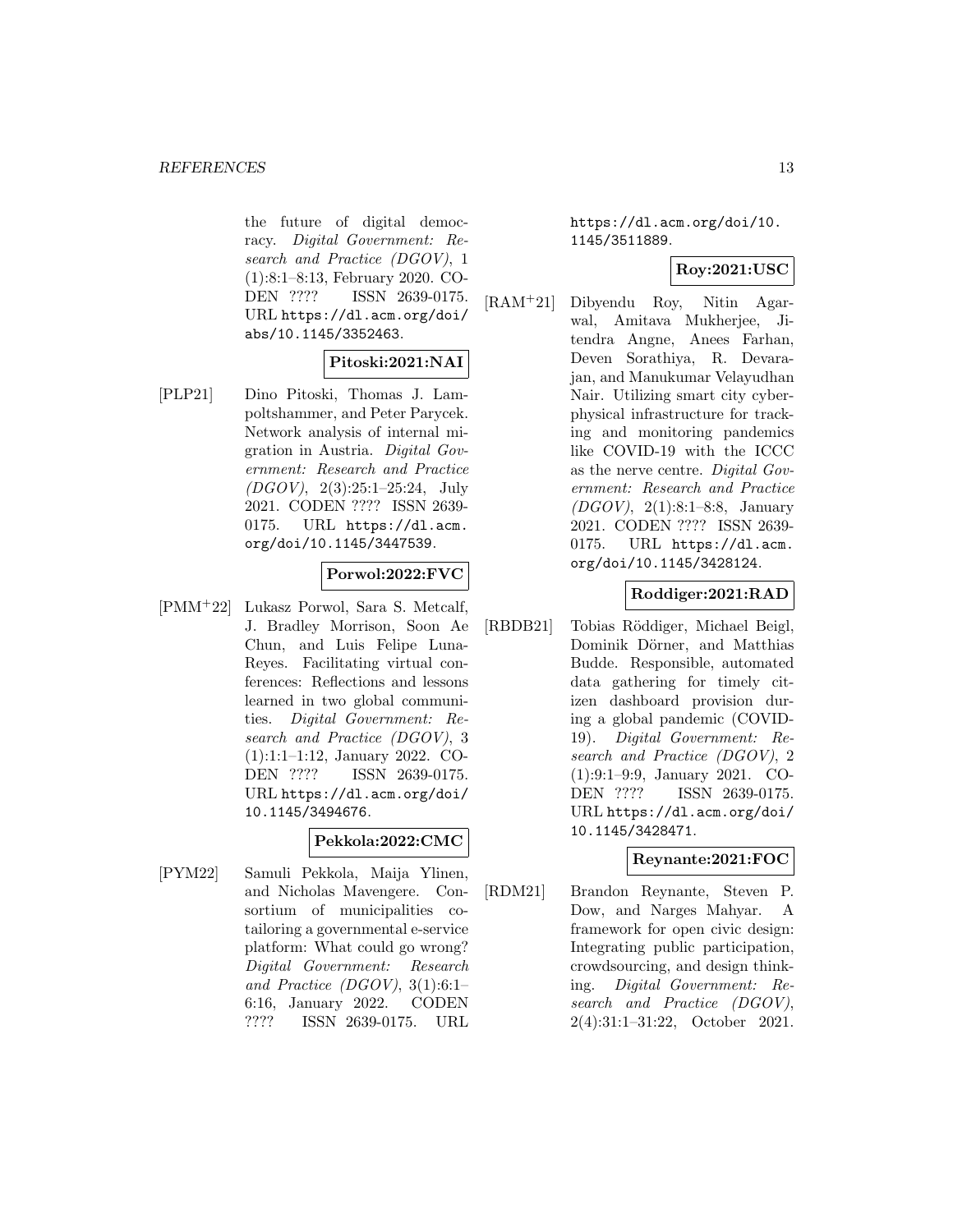CODEN ???? ISSN 2639-0175. URL https://dl.acm.org/doi/ 10.1145/3487607.

## **Redmiles:2021:UCT**

[Red21] Elissa M. Redmiles. User concerns 8 tradeoffs in technologyfacilitated COVID-19 response. Digital Government: Research and Practice (DGOV),  $2(1):6:1-$ 6:12, January 2021. CODEN ???? ISSN 2639-0175. URL https://dl.acm.org/doi/10. 1145/3428093.

#### **Ruprechter:2020:DHA**

[RKG20] Thorsten Ruprechter, Foaad Khosmood, and Christian Guetl. Deconstructing human-assisted video transcription and annotation for legislative proceedings. Digital Government: Research and Practice (DGOV), 1(3):19:1– 19:24, December 2020. CO-DEN ???? ISSN 2639-0175. URL https://dl.acm.org/doi/ 10.1145/3395316.

## **Sandoval-Almazan:2020:ISI**

[SAUK20] Rodrigo Sandoval-Almazan, Jolien Ubacht, and Andrea Kavanaugh. Introduction to the special issue on government and social media. Digital Government: Research and Practice (DGOV), 1 (2):10:1–10:3, April 2020. CO-DEN ???? ISSN 2639-0175. URL https://dl.acm.org/doi/abs/ 10.1145/3381940.

**Sandoval-Almazan:2020:SAF**

[SAVC20] Rodrigo Sandoval-Almazan and David Valle-Cruz. Sentiment

analysis of Facebook users reacting to political campaign posts. Digital Government: Research and Practice (DGOV),  $1(2):12:1-$ 12:13, April 2020. CODEN ???? ISSN 2639-0175. URL https:// dl.acm.org/doi/abs/10.1145/ 3382735.

## **Scholl:2020:DGL**

[Sch20a] Hans J. Scholl. Digital government: Looking back and ahead on a fascinating domain of research and practice. Digital Government: Research and Practice (DGOV), 1(1):7:1–7:12, February 2020. CODEN ???? ISSN 2639-0175. URL https:// dl.acm.org/doi/abs/10.1145/ 3352682.

#### **Schuler:2020:CTS**

[Sch20b] Douglas Schuler. Can technology support democracy? Digital Government: Research and Practice (DGOV), 1(1):3:1–3:14, February 2020. CODEN ???? ISSN 2639-0175. URL https:// dl.acm.org/doi/abs/10.1145/ 3352462.

#### **Sclove:2020:DTI**

[Scl20] Richard Sclove. Democracy and technology: an interview with Richard Sclove from Beth Simone Noveck. Digital Government: Research and Practice (DGOV), 1 (1):5:1–5:6, February 2020. CO-DEN ???? ISSN 2639-0175. URL https://dl.acm.org/doi/ abs/10.1145/3368273.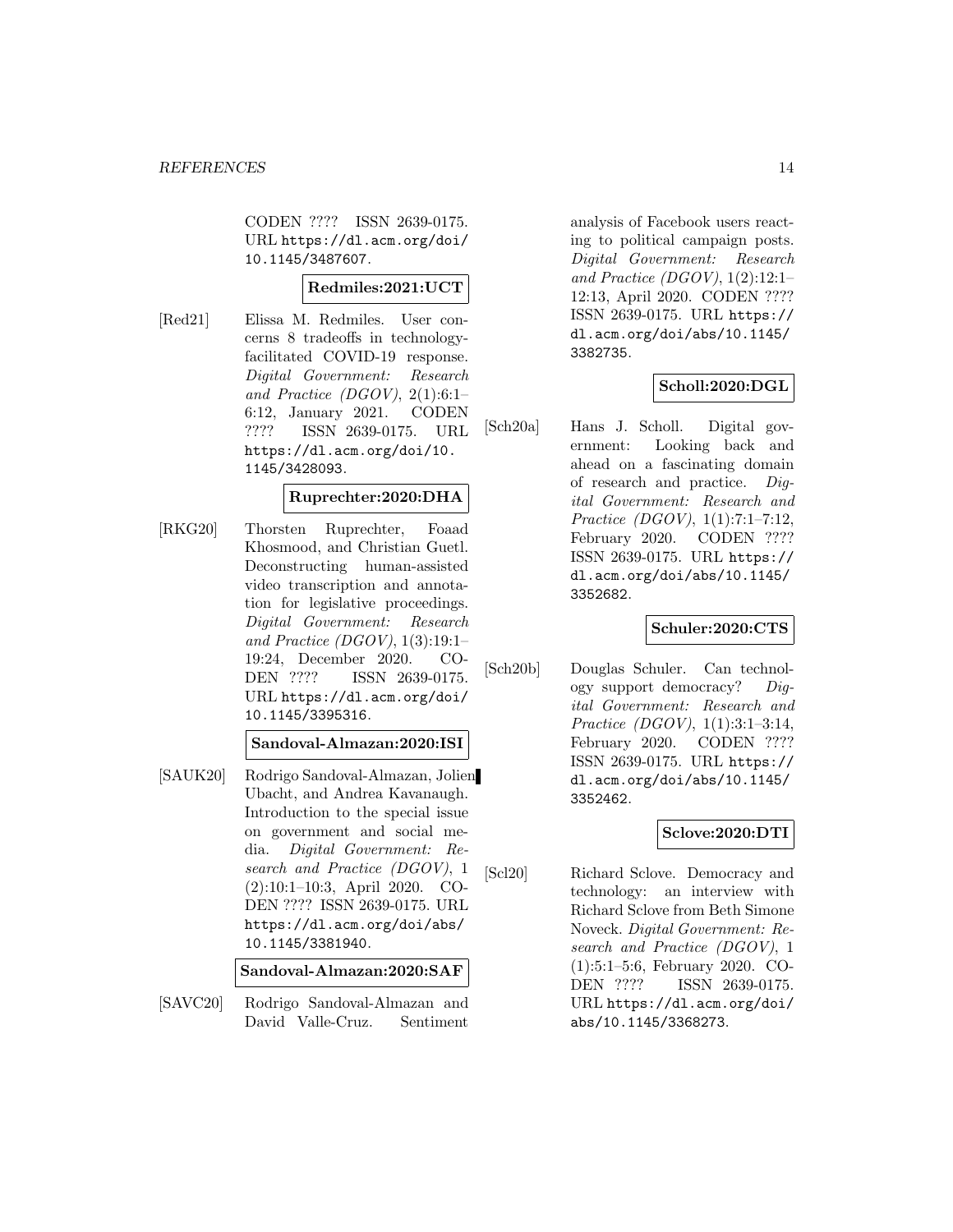#### **Stachofsky:2022:CVS**

[SGC22] Justin Stachofsky, Assefaw Gebremedhin, and Robert E. Crossler. Cast to vote: a sociotechnical network analysis of an election smartphone application. Digital Government: Research and Practice (DGOV), 3 (1):3:1–3:17, January 2022. CO-DEN ???? ISSN 2639-0175. URL https://dl.acm.org/doi/ 10.1145/3501031.

#### **Steinfeld:2020:MFD**

[SLO20] Nili Steinfeld and Azi Lev-On. MPs on Facebook: Differences between members of coalition and opposition. Digital Government: Research and Practice (DGOV), 1(2):11:1–11:14, April 2020. CODEN ???? ISSN 2639-0175. URL https:// dl.acm.org/doi/abs/10.1145/ 3363415.

## **Spatola:2021:WRC**

[SM21] Nicolas Spatola and Karl F. Macdorman. Why real citizens would turn to artificial leaders. Digital Government: Research and Practice (DGOV), 2 (3):26:1–26:24, July 2021. CO-DEN ???? ISSN 2639-0175. URL https://dl.acm.org/doi/ 10.1145/3447954.

## **Smyth:2020:LRD**

[Smy20] Barry Smyth. Lockdowns & rebounds: a data analysis of what happens next. *Digi*tal Government: Research and Practice (DGOV), 1(4):27:1– 27:7, December 2020. CO-

DEN ???? ISSN 2639-0175. URL https://dl.acm.org/doi/ 10.1145/3411762.

#### **Smyth:2021:EFB**

[Smy21] Barry Smyth. Estimating the fatality burden of SARS-CoV2. Digital Government: Research and Practice (DGOV), 2(2):21:1– 21:8, March 2021. CODEN ???? ISSN 2639-0175. URL https://dl.acm.org/doi/10. 1145/3436997.

#### **Tam:2021:ICS**

[TRH21] Tracy Tam, Asha Rao, and Joanne Hall. The invisible COVID-19 small business risks: Dealing with the cyber-security aftermath. Digital Government: Research and Practice (DGOV), 2(2):23:1–23:8, March 2021. CO-DEN ???? ISSN 2639-0175. URL https://dl.acm.org/doi/ 10.1145/3436807.

## **Wu:2020:EPA**

[WH20] Qunfang Wu and Yun Huang. Examining police agencies' dialogic accounting practices in Facebook conversations. Digital Government: Research and Practice (DGOV), 1(2):16:1– 16:17, April 2020. CODEN ???? ISSN 2639-0175. URL https:// dl.acm.org/doi/abs/10.1145/ 3372022.

#### **Yaqub:2021:TDC**

[Yaq21] Ussama Yaqub. Tweeting during the Covid-19 pandemic: Sentiment analysis of Twitter messages by President Trump. Digital Government: Research